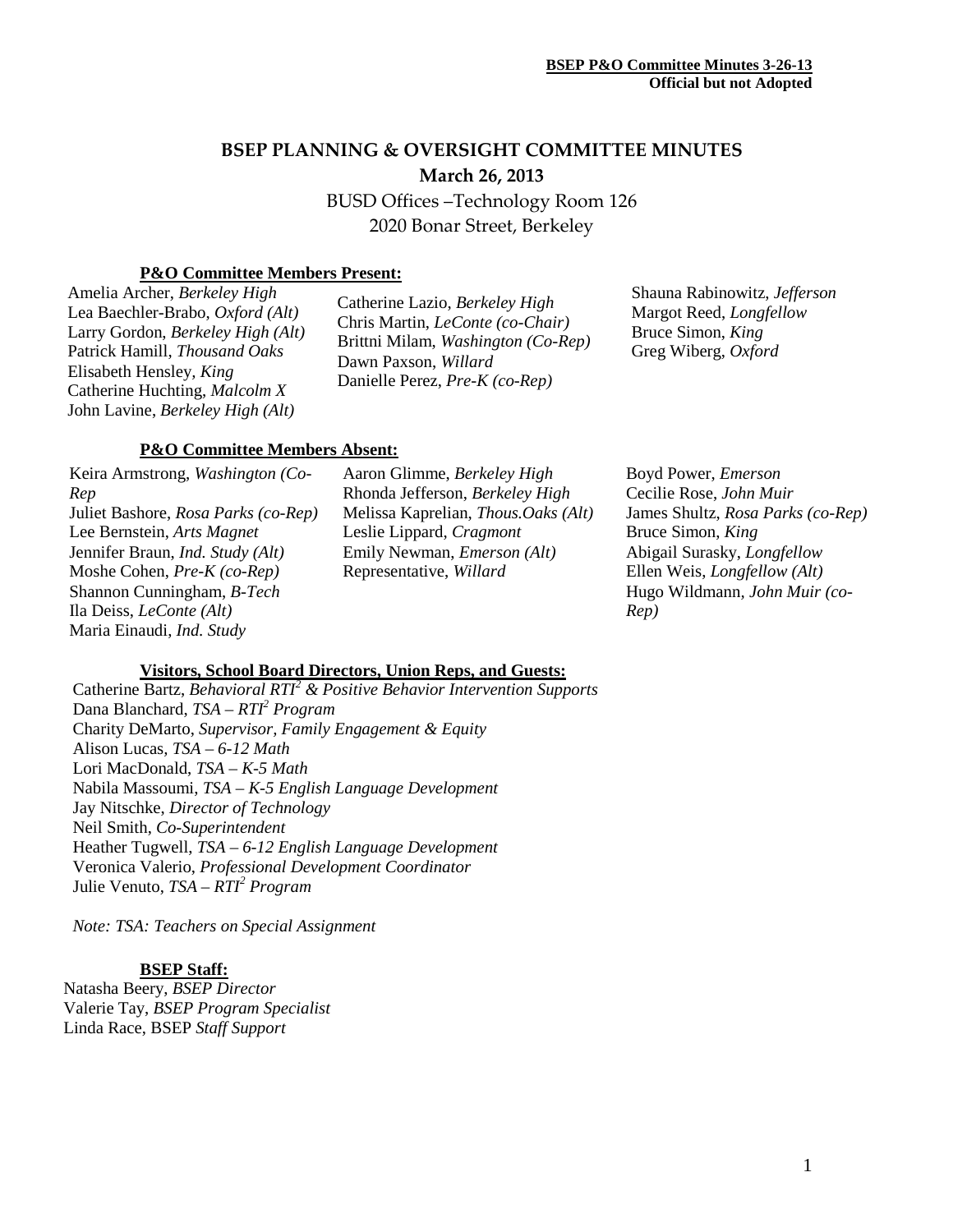# **1. Call to Order, Introductions & Site Reports**

At 7:18 p.m. Co-chair Chris Martin called the meeting to order by welcoming attendees and by asking P&O members to introduce themselves and to report on School Governance Council activity at their sites.

Dawn Paxton remarked that Willard Middle School was recognized with the TASH (The Association for Persons with Severe Handicaps) *June Downing Breakthroughs in Inclusive Education Award* for 2012.

Neil Smith, Co-Superintendent mentioned that the Performing Arts Showcase was held the previous weekend. The new middle school chorus of 100 students and the elementary, middle school and high school orchestras and bands all performed during the Showcase. BUSD has also received National Association of Music Merchants (NAMM) Foundation recognition as one of the "2013 Best Communities for Music Education," among 307 districts in the country and one of just 10 in California. Smith credited BSEP for supporting the district music programs.

# **2. Establish the Quorum**

The quorum was approved with 12 voting members present.

# **3. Chairs' Comments**

*Chris Martin*

The School Site Funds subcommittee did not meet this week. They are still trying to gather information about how monies are being used and spent at the school sites. Of note, students of UC Berkeley's Haas School of Business have offered to assist with the analysis of the data.

# **4. BSEP Director's Comments**

*Natasha Beery, BSEP Director gave her comments later in the meeting. See item 10.*

### **5. Public Comment**

No comments

### **6. Update: Class Size Reduction Calculations**

*Neil Smith, Interim Co-Superintendent* (NS) Smith provided a the following handouts:

 • BUSD Class Size Reduction FTE Planning Document FY 2013-14 Proposal v 2013- 03-26,

 • Draft Memo dated 3-26-13 from the P&O Committee to The Board of Education: Recommendation for Allocation of BSEP Class Size Reduction Funds in FY 2013-14 (highlighted for changes),

Memo dated 3-26-13 to the P&O Committee from NS: Supplement to Recommendation for Allocation of BSEP Class Size Reduction Funds in FY 2013-14,

 Smith updated the committee of increased enrollment at the Kindergarten level. After the committee's approval to allocate BSEP Class Size Reduction Funds in FY 2013-14 as presented by Co-Superintendent Neil Smith at the P&O meeting of 3-12-13, Smith learned from the Admissions Department that the Kindergarten enrollment projection increased from 754 to **774**. This requires the addition of another kindergarten class and **an increase of 0.42 to BSEP** to meet class size ratios of 20:1.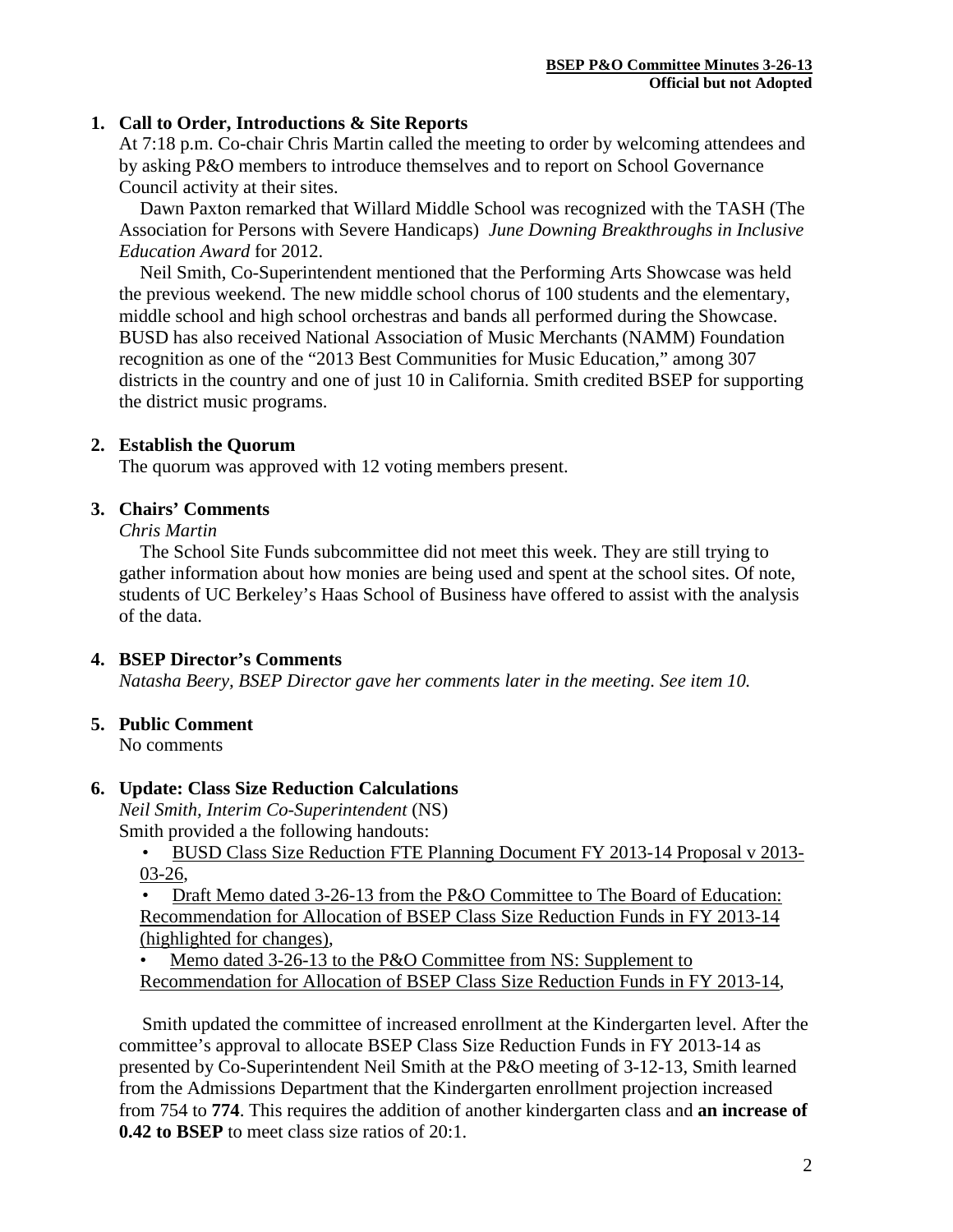In addition, concurrent enrollment of independent study and middle school students were not previously included in the BHS staffing calculations which requires **an increase of 0.12 to BSEP.**

The staffing adjustments for this resource for Kindergarten and the High School will require a total of **0.54 FTE charged to BSEP.**

The additional expense of the teacher transfer to BSEP for FY 2013-14 is estimated at **\$48,912.** Indirect costs will go up slightly from \$1,005,372 to **\$1,008,664, for an increase of \$3,292.**

The net effect is an increase of **\$52,204, or 0.033%,** bringing the total expenditure budget from \$15,944,032 to **\$15,996,235.** This would reduce the projected ending fund balance for CSR in FY 2013-14 from \$603,945 to **\$551,742.** These calculations are based on a draft teacher template and will be confirmed by Director of Fiscal Services, Pauline Follansbee.

Smith emphasized the relationship of the District Office with the P&O committee as one of trust, understanding, and transparency. He wanted to make sure the committee was aware of these changes and explain that as new information comes in, more changes may occur. The Cabinet is looking at expenses that will come up for next year that are not currently in the General Fund expenses to determine how to prioritize and plan for that, including cuts. The change in FTE teachers would increase to **428**, of which BSEP would fund about **131.51.** Refer to document Draft Memo dated 3-26-13 from the P&O Committee to The Board of Education: Recommendation for Allocation of BSEP Class Size Reduction Funds in FY 2013-14 (highlighted for changes),

There was a discussion regarding the risks to the fund and the possibility of cutting programs. NS and others are aware of the need to preserve the fund balance so that 3 or 4 years from now, the Committee can ensure they have the budget they need and that the fund can enable finishing that year adequately. If any change would imperil the fund balance, NS would return to the P&O Committee to discuss it. The District will still need to move forward in its planning and projection process and staffing allocations for the next school year. In terms of the P&O oversight, the lowest priority on the program support may not be funded in the future if changes need to occur.

A discussion was held about whether or not it would make sense to have a mechanism whereby if the total end fund balance would fall below a certain level the P&O Committee would be informed about it. Smith stated that he would be pleased to discuss this further with the P&O Committee. The District is required to project their budget out three years to have a balanced budget. Smith noted that sometimes the COLA materializes and sometimes it doesn't. The District doesn't know until the COLAs are distributed.

Committee members noted that there are no clear guidelines as to what variance would reach a level of concern, but that a percentage-based mechanism could make sense. Multiyear projections could also provide a number or a percentage relative to the fund size that could be a signal for concern. The P&O may wish to designate a desirable ending balance. Contract negotiations and COLAs can have an impact on the funds. Martin stated that this needs to be a longer conversation for the committee.

#### Action:

**MOTION CARRIED (Reed/Wiberg):** To approve the amended allocation of BSEP Class Size Reduction Funds in FY 2013-14 v 2013-03-26 with the revised staffing enrollment presented by Co-Superintendent Neil Smith at this meeting.

The motion was approved by a voice vote with no oppositions and (1) abstention.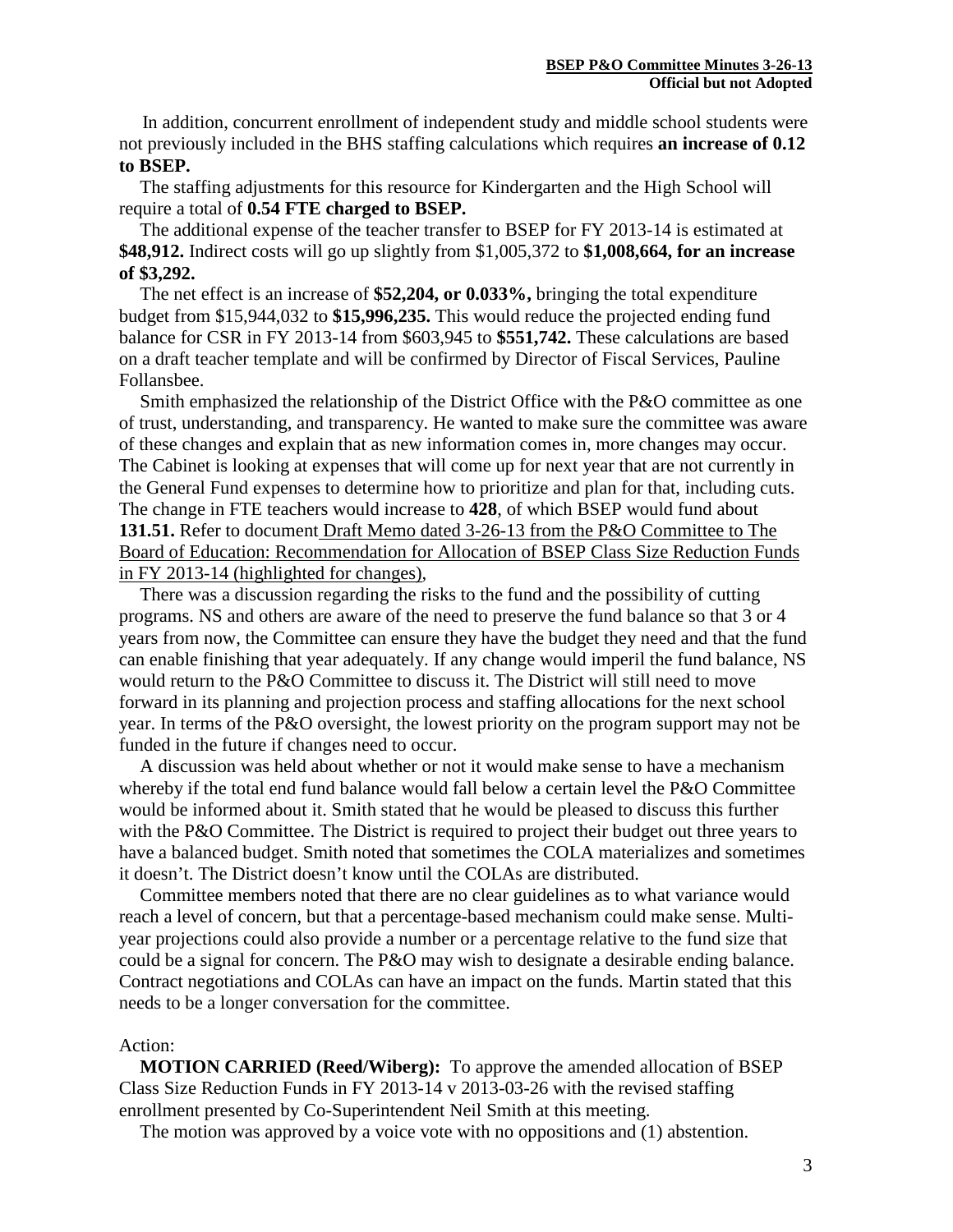#### **7. Focus On: Professional Development**

*Veronica Valerio – BUSD Professional Development Coordinator, Catherine Bartz – Behavioral RTI & Positive Behavior Intervention Supports, Dana Blanchard – TSA – RTI2 Program, Alison Lucas – TSA – 6-12 Math, Lori MacDonald – TSA – K-5 Math, Nabila Massoumi – TSA – K-5 English Language Development, Heather Tugwell – TSA – 6-12 English Language Development, Veronica Valerio – Professional Development Coordinator, Julie Venuto – TSA – RTI2 Program. Note TSA: Teacher On Special Assignment.*

Valerio provided the following handout:

• BUSD Professional Development Office

In the past two years the Professional Development Office (PDO) has focused on two main initiatives: Response to Instruction and Intervention  $(RtI<sup>2</sup>)$  in delivering instruction and behavioral and emotional supports to pre-K to 12, and the state standards Common Core based on K-12 national standards college and career readiness. The PDO has been training all the Pre-K through  $12^{th}$  grade on RtI<sup>2</sup>, and Pre-K up to high school, Special Ed and afterschool teachers on Common Core. PDO provides push-I assistance to classrooms, lesson plan development in all areas on the academic or behavior side as well as plans, models, supports, and implements the initiatives. PDO plans and facilitates the district-wide staff development days and trains teachers in particular content areas Pre-K to  $8<sup>th</sup>$  grade.

Lucas and Tugwell described their work in supporting the instructional programs for English learners in collaboration with teachers, site administrators, and leadership teams. This is done through trainings and ongoing communications with all stakeholders. They have been working on revising chapters of the 2004 English Learner Master Plan and will be presenting it to the School Board on April  $17<sup>th</sup>$ . It was a collaborative effort with teachers, trainers and district leadership and is a document that is inclusive and reflective of all stakeholders. They have also been helping ELA teachers with Common Core scaffolding the content.

MacDonald and Lucas train all teachers, including Special Education staff, Administrators and Education Services to teach and focus on the Common Core Standards for math for deeper understanding. They use data discussion protocols to look at the data that leads to interventions and reporting (report cards). In addition, they are coaching a group of master math teachers in BUSD in the instructional shifts and curriculum required by Common Core. McDonald and Tugwell, along with the master teachers use the master classrooms as labs for training other teachers. Tugwell is implementing/rolling out Common Core Math Standards for the middle schools, BHS, and B-Tech.

Blanchard is the academic  $RtI<sup>2</sup>$  coach and helps with building site capacity, data analysis, monitoring student progress, and establishing deep collaborative structures between teachers and students. She provides Common Core implementation at the Middle Schools for secondary reading and reading across content areas for science, history, and language arts.

Bartz is the positive behavioral interventions coach. She provides Positive Behavioral Intervention Supports (PBIS) for Pre-school through  $12<sup>th</sup>$  grade, BHS, B-Tech (Omega Boys Club), whole district training, and individual site coaching. A discipline data system was rolled out in the Spring of 2012 for sites to capture behavioral data, analyze it, help sites look at where needs are, and plan for intervention and supports. Bartz has seen a discipline data gap whereby there is a disproportionate representation of students of color in the discipline data as opposed to the academic data. She has been focusing on disaggregating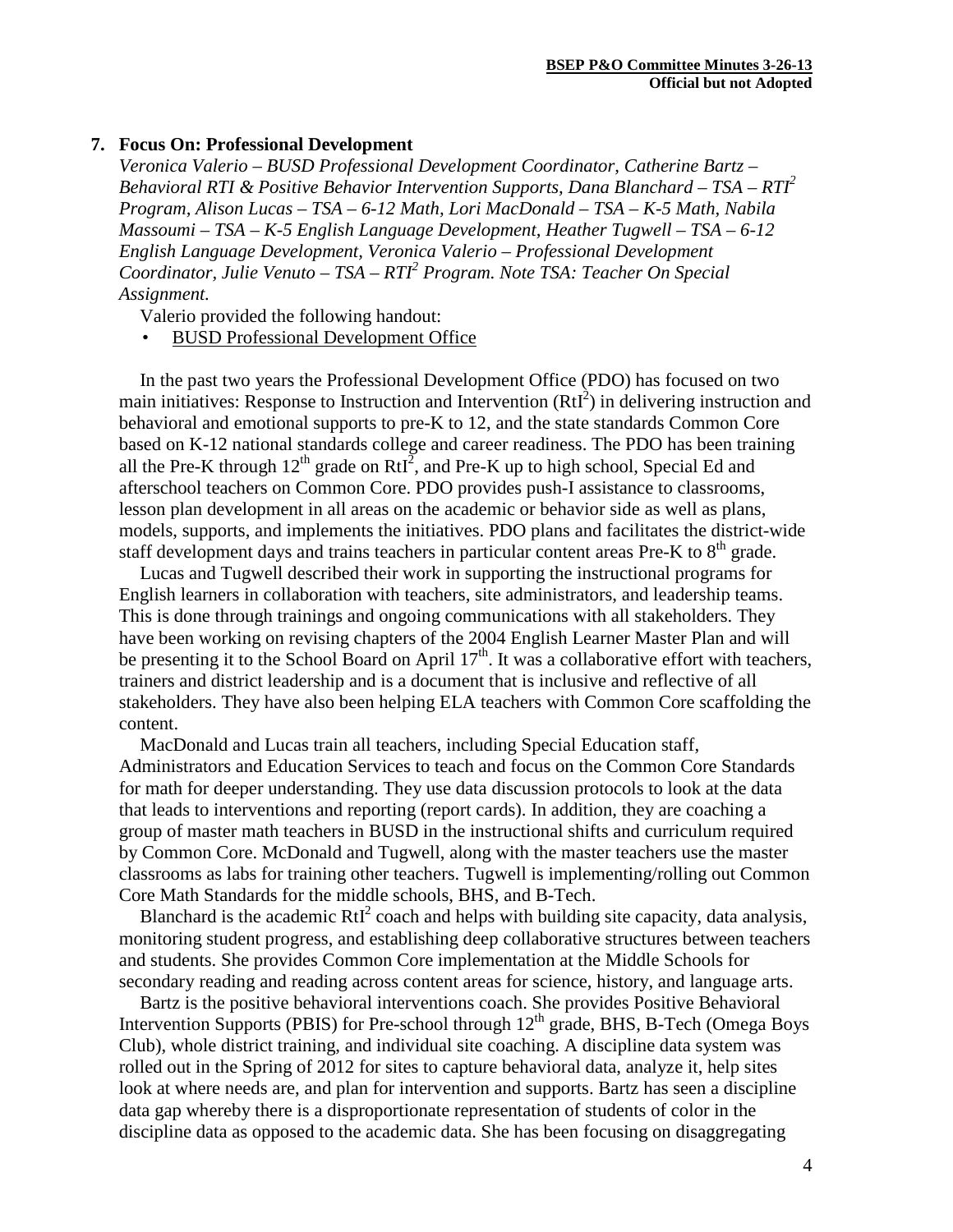the data by ethnicity, looking at it more closely, and helping sites to adjust practices to meet the needs of the students.

Venuto serves students with disabilities as well as those without identified disabilities who need support. She explains curriculum and instruction to site Special Ed staff at monthly meetings. She coaches all teachers and administrators about differentiated instruction. Venuto also works with Special Ed transitions for students with disabilities and IEPs (Individual Education Plan) from Pre-K to elementary School and elementary to middle school with Special Ed supervisors. This builds capacity with certificated and classified staff. Venuto helps parents, teachers, students understand what it means to have access to the curriculum and have their abilities highlighted in a positive way.

Juliana Sikes was unavailable for this meeting. Valerio explained that Sikes works with beginning teacher support and assessment. She provides credentialing supports for beginning teachers at sites with training, seminars, and progress with credentialing and professional development.

Valerio referred the committee to page 3 of the handout for numbers of 2012-13 beginning teachers certification and teacher leaders the PDO trains in professional development. On page 4 of the handout "Professional Development Proposals for 2013-14," Valerio explained that in order to support professional development of teachers the PDO hopes to add staff to conduct trainings to meet the demands of  $RTI<sup>2</sup>$  and Common Core. The PDO would like to add 1.0 FTE TSA for each of these three PDO areas: Middle School Literacy, Common Core K-12, and Culturally and Responsive Systems K-12. Valerio clarified that this would mean "expanding" the TSA FTE from .4 to 1.0 in order to embed the systems and make sure equity systems are up at each site.

There was a discussion about  $RtI<sup>2</sup>$  and Common Core, including clarifying the programs, possible impacts on site expenditures (as for extra tutoring), how to close the achievement gap, and the positive behavioral supports.

#### **8. Focus On: Parent Outreach**

*Charity DeMarto, Supervisor – Family Engagement & Equity* DeMarto provided a the following handout:

• Office of Family Engagement and Equity 2012-2013 (OFEE): District Three-Year Goals 2010-2013, BUSD Theory of Action for Closing the Achievement Gap While Improving Academic Performance for All Students

The OFEE is now fully staffed for the pilot program at six sites. The department has been working with Jefferson, Washington, and Oxford to support them in parent engagement when they don't have a PE site coordinator. DeMarto is working with Oxford School mainly in case management with certain families and with Washington's SGC to support parents.

DeMarto has been making connections with local and Bay Area groups such as West Ed, the Family Advisory Council, and the Bay Area Collaborative to discuss and network around family engagement. Healthcare, homelessness, behavior and academics are the top issues that many of Berkeley's families struggle with. Next year's plans revolve around district-wide and zone trainings, three health fairs, Rec Center literary events, and presenting the Board with a parent involvement policy update.

A discussion was held around SGC surveys, benchmark standards and meaningful responses if not all of the parents are able to understand and respond to the surveys due to cultural, communication, or educational level misunderstandings. Last year's survey will establish a baseline, and one of DeMarto's goals is to learn if schools with site coordinators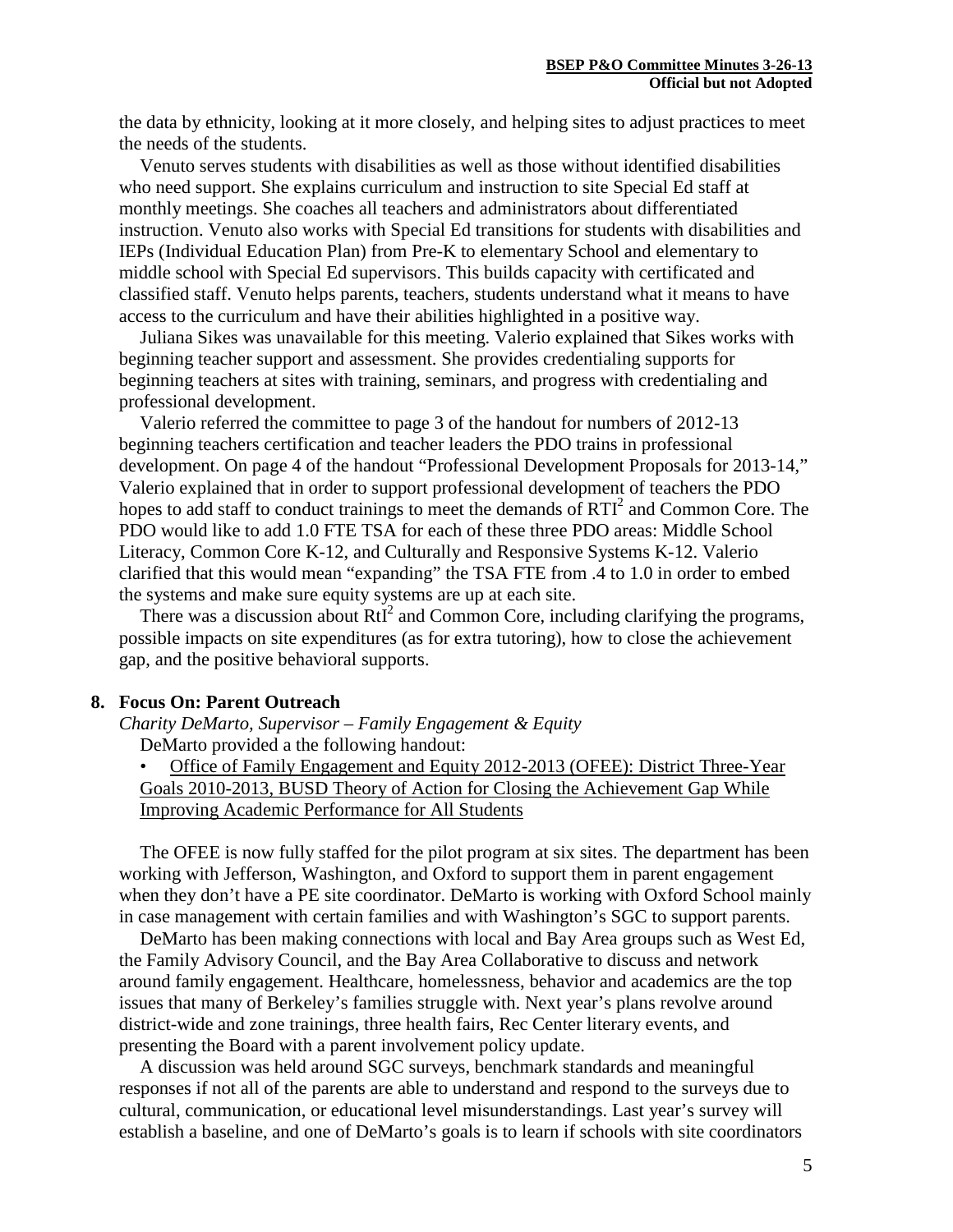show an increased response in parent engagement as opposed to schools without site coordinators. She will have more information this week, including an overall response rate from academic year 2011-12.

# **9. BSEP Audit for 2011-12 and BUSD and Interim and Budget Update from SBAC**

*Elizabeth Karam, BSEP Senior Budget Analyst was absent. Natasha Beery, BSEP Director presented information on her behalf.*

Beery provided the following handouts:

• Crowe Horwath – BUSD Measure A of 2006 Berkeley Schools Excellence Program: Financial Statements June 30, 2012,

• Crowe Horwath – BUSD Measure A of 2006 Berkeley Schools Excellence Program: Performance Audit June 30, 2012,

• BUSD 2012-13 Second Interim Budget,

• The Impact of BSEP Funding for the Educational Programs of the BUSD: Overview for Berkeley School Board 4/10/13.

 Beery explained that there is an annual audit conducted of tax measures, of which BSEP is just one of the measures that is audited. There is a financial audit and performance audit as shown in the two handouts from Crowe Horwath: Crowe Horwath – BUSD Measure A of 2006 Berkeley Schools Excellence Program: Financial Statements June 30, 2012 and Crowe Horwath – BUSD Measure A of 2006 Berkeley Schools Excellence Program: Performance Audit June 30, 2012. The financial audit looks at the accounting systems to determine if they are adequate and in place. The performance audit looks at whether the expenditures were made as they should have been in accordance with BUSD Measure A of 2006. For the performance audit, the auditors performed a random sampling by going into the accounting system and looking at a purchase order or a time sheet to see that what was actually coded was allocated to the purpose for which the tax measure intended it. The audit was conducted in February 2013 for the last fiscal year, which closed in June of 2012. The results of the audit were that the funds expended met the requirements of Measure A as specified.

Beery also distributed copies of the BUSD 2012-13 Second Interim Budget.

 Beery began her Director's comments by reporting on the upcoming presentation of BSEP Measure to the Board on April  $10<sup>th</sup>$ . Beery had an initial meeting with Cosuperintendents Neil Smith and Javetta Cleveland, Director of Technology Jay Nitschke, and former BSEP Manager Monica Thyberg to draw up a format for the 45 minute presentation. The thrust of the presentation will be to present BSEP by looking at the district as a whole. Beery reviewed the handout The Impact of BSEP Funding for the Educational Programs of the BUSD: Overview for Berkeley School Board 4/10/13, which included the presentation format and key issues that the Board should understand about what BSEP provides for the district. Without BSEP funds for programs such as class size reduction, libraries, music programs, and technology the school district would look vastly different. There are important financial concerns, such as the possibility that the projected COLA may not be adequate to sustain CSR, site funds, music etc. The Split Roll Tax may affect the next BSEP measure: if the commercial rates fall to the residential rate there could be a loss of \$3 million to BSEP.

Considering that a School Board liaison to the P&O President has resigned, it was recommended that the Committee make a request to the school board that they appoint a new liaison who is dedicated to learning about the BSEP measure.